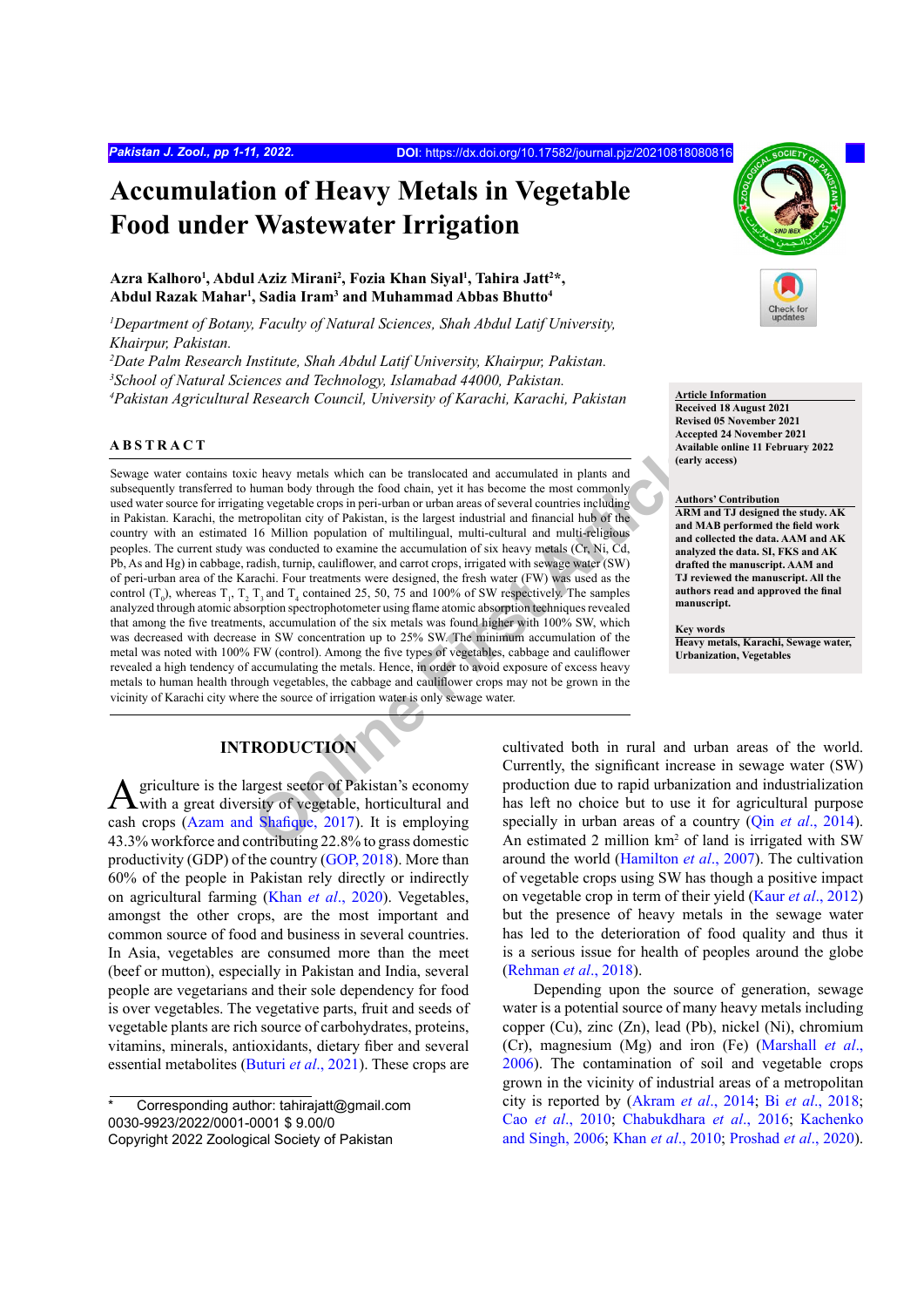The uptake or accumulation of metals in vegetative or reproductive parts of a plant varies with the type of vegetable crop (Cherfi *et al*., 2016; Uzma *et al*., 2016). The leafy vegetables accumulate higher concentration of heavy metals than the non-leafy vegetables (Khan *et al*., 2010).

The irrigation of vegetables crops with sewage water and the accumulation of heavy metals in plant parts is the most serious issue worldwide (Islam *et al*., 2015). The excessive exposure of heavy metals to human body through food chain has profound impacts on its health (Sanaei *et al*., 2021; Zakir *et al*., 2020). For examples, the contribution of Cadmium (Cd), Fe, Pb, Mercury (Hg), Zn and Ni in causing various kinds of cancers has been reported by (Lui *et al*., 2006). According to (Patra *et al*., 2002), the consumption of vegetables with high amount of Pb and Cd can cause heart, kidney, bone and nervous system related problems. Likewise, the consumption of food containing excessive amount of Cu cause iron deficiency and devastation of cellular membranes (Arredondo and Núñez, 2005; Cuypers *et al*., 2012; Tapiero *et al*., 2003). Therefore, it is necessary to investigate the quality of vegetables crops irrigated with sewage water in urban areas of metropolitan cities in the world.

**Online First Article** The population of Pakistan has increased up to 6.5 billion and is expected to reach 2.34 billion by 2025 (Ayub) *et al*., 2020). This rapid increase in population growth has increased the construction of urban areas, hence the production of SW has been increased every day. In periurban or urban areas of Pakistan, the sewage water is most commonly used (32,500 Ha) for growing vegetable crops (Ensink *et al*., 2004; Khan *et al*., 2017). Karachi is the main metropolitan city of Pakistan with an estimated 16 Million population (Chandir *et al*., 2020) of multi-cultural and multi-religious peoples. Majority of the inhabitant relay upon vegetables crops for their daily diet. Several peoples of Hindu community living in the city are also vegetarians, who consume fresh vegetables and pulses as their only source of food. Karachi is an industrial area, harboring textile mills and food industries. Irrigating vegetable crops with sewage water, containing industrial waste municipal water, in the vicinity of Karachi is the most common practice. There is no way to stop irrigating vegetable crops with sewage water in this area due to the lack of sufficient fresh water. However, investigating the quality of SW and vegetables grown on SW to ensure that the toxic metals are under the acceptable limits as per recommendations of the World Health Organization (WHO) is an inevitable goal of a research industry (Ambika and Ambika, 2010; Kumar and Chopra, 2014; Rattan *et al*., 2005).

Karachi is the largest metropolitan city of with Pakistan with a high population density. A very little data is published, reporting the contamination of vegetable crops with heavy metals in metropolitan cities of Pakistan (Jamali *et al*., 2009; Jan *et al*., 2010a, b; Khan *et al*., 2010). This study reports the accumulation of heavy metals in vegetable crops grown under sewage water in the vicinity of the Karachi city.

## **MATERIALS AND METHODS**

#### *Study area and experimental design*

The current study was conducted at experimental fields of Pakistan Agricultural Research Council (PARC), University of Karachi, Karachi. The source of the sewage water was the drainage system of Karachi University. The study comprised five treatments for each of the five vegetable crops and each treatment was replicated thrice. The field was divided into seventy-five (75) sub-plots each measuring  $3 \times 2$  m<sup>2</sup>. The treatments included, T<sub>0</sub> (control, 100% FW),  $T_1$  (25% SW and 75% FW),  $T_2$  (50% SW) and 50% FW),  $T_3$  (75% SW and 25% FW) and  $T_4$  (100%) SW). The vegetable crops tested were carrot, turnip, radish, cabbage and cauliflower. The experiments were completely randomized block design (RCBD).

## *Seed sowing and fertilizer applications*

The seeds of all the five vegetables were sown from 25th to 27th September 2018. Seed sowing process was carried out following the recommended procedures that included sowing to live with a plant distance of 0.9 cm. DAP (8.5 Kg) was applied after preparation of seed bed before sowing and Urea (12 Kg) was split into two equal dozes of 6.0 Kg, one applied after 20 days of sowing and the other was applied along with SOP 5.5 Kg after 45 days of sowing at the time of fruiting initiation.

#### *Sample collection*

#### *Soil and water sampling and processing*

Five samples of soil were collected randomly in the plastic bags from the field at the depth of 0-45 cm. Water (fresh and municipal sewage) samples were collected in triplicates from the experimental field. The samples were brought to the PARC laboratory for physicochemical analysis at the Institute of Food Quality and safety Research, Karachi University, Karachi. The soil samples were air-died and passed through 2 mm sieve before using for the analysis. The physio-chemical characteristics of the soil and water are present in Table I.

#### *Plant sampling and processing*

The edible parts of vegetables i.e. leave of cabbage; roots of carrot, turnip and radish; and flowers of cauliflower were collected as samples in labeled polythene bags from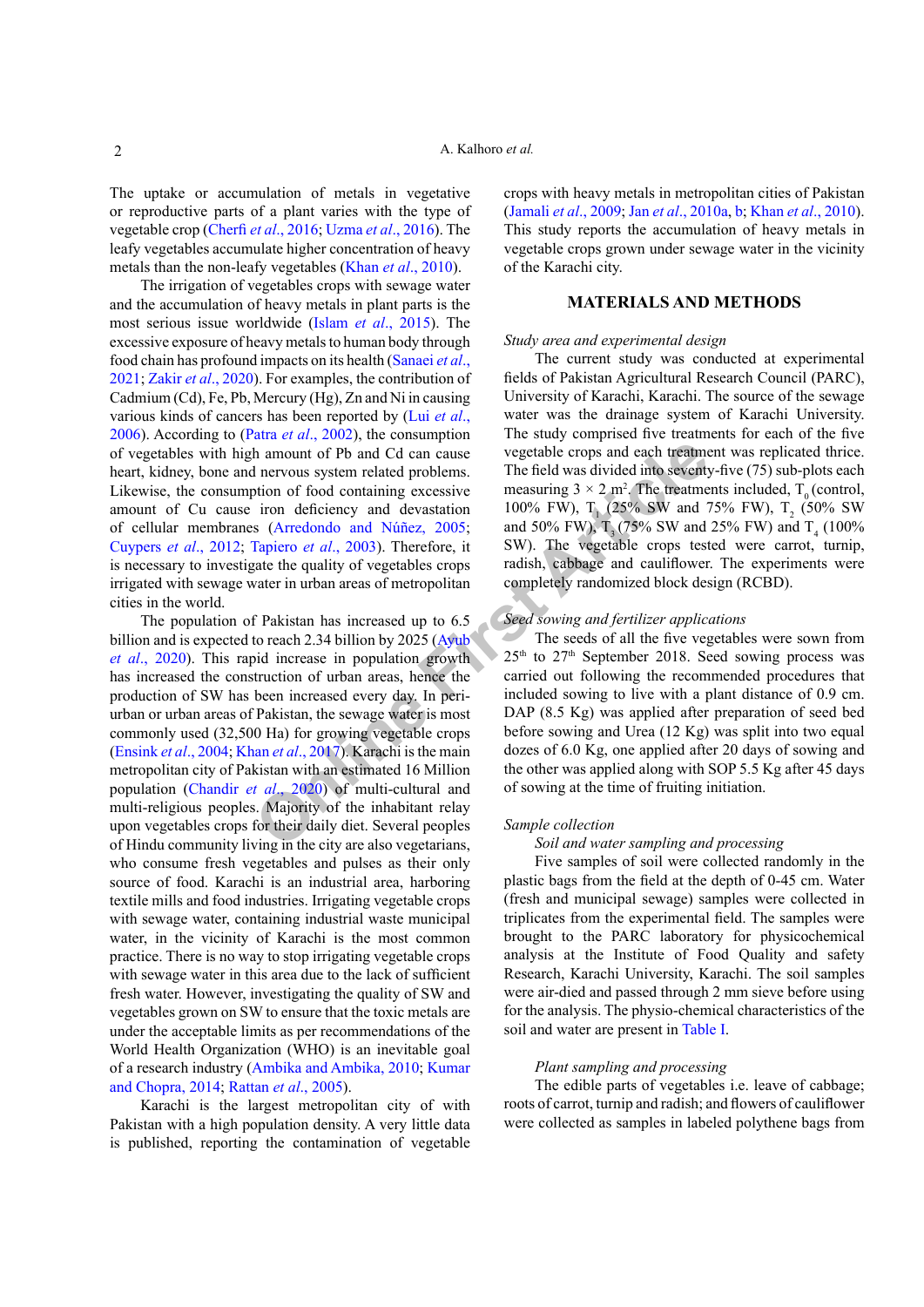| <b>Parameters</b>          | Soil $(\mu g g^{-1})$ |                   | Sewage Water ( $\mu$ g ml <sup>-1</sup> ) |             | <b>References</b>              |  |
|----------------------------|-----------------------|-------------------|-------------------------------------------|-------------|--------------------------------|--|
|                            | Current               | <b>Safe limit</b> | Current                                   | Safe limit  |                                |  |
| $EC$ (dS m <sup>-1</sup> ) | $0.43 \pm 0.03$       | $2 - 4$           | $2.7 \pm 0.09$                            | 3           | Anwar <i>et al.</i> (2016)     |  |
| pH                         | $8.1 \pm 0.01$        | $\leq 8.5$        | $7.9 \pm 0.01$                            | $6.0 - 8.5$ | Anwar <i>et al.</i> (2016)     |  |
| Cr                         | $5.31 \pm 0.14$       | 100               | $2.73 \pm 0.027$                          | 0.55        | Chiroma <i>et al.</i> (2014)   |  |
| Ni                         | $31.53 \pm 1.3$       | 50                | $13.27 \pm 0.82$                          | 1.40        | Chiroma <i>et al.</i> $(2014)$ |  |
| C <sub>d</sub>             | $4.18 \pm 0.02$       | 3                 | $0.14 \pm 0.0007$                         | 0.01        | Chiroma <i>et al.</i> $(2014)$ |  |
| Pb                         | $12.83 \pm 0.06$      | 100               | $1.73 \pm 0.0015$                         | 0.065       | Chiroma <i>et al.</i> $(2014)$ |  |
| Hg                         | $2.47 \pm 0.011$      | $-$ *             | $0.02 \pm 0.0004$                         | --          |                                |  |
| As                         | $7.18 \pm 0.009$      | 20                | $0.31 \pm 0.0008$                         | 0.10        | Chiroma <i>et al.</i> (2014)   |  |
|                            | *Not available.       |                   |                                           |             |                                |  |

**Table I. Physicochemical properties of soil and sewage water collected from the experimental site.**

the field and were immediately brought to the laboratory. The samples were cut into small pieces before these were oven dried for 2 h. Each oven dried sample was ground to powder using piston and mortar. The powdered samples were shifted to new labeled polythene bags for further use.

rediately brought to the laboratory.<br>
into small pieces before these were<br>
h oven dried sample was ground to<br>
ind mortar. The powdered samples<br>
eled polythene bags for further use.<br>
eled polythene bags for further use.<br> For predigest process, approximately 0.5 g of each powdered sample was taken in the digestion tube and 20 ml of nitric acid  $(HNO<sub>3</sub>)$  followed by 3 ml of perchloric acid  $(HClO<sub>4</sub>)$  was added to each tube. The tubes were allowed for predigest process overnight. On next day, the samples were placed on heating block at 180°C for 2 h or till the white fume was appeared. The samples were then allowed to cool before these were transferred to 100 ml volumetric flasks. The volume was raised up-to the mark before the samples were used for analysis, the working concentrations for each of the metal was prepared. Atomic Absorption Spectrophotometer (FS-220) along with Graphite Furnace (GTA-110) was used for the metal analysis. The details of analytical conditions for analysis of heavy metals are present in Supplementary Table I.

For analysis of metals, first the instrument calibration and working dilutions were prepared from 1000 ppm stock solutions of cadmium (cd), lead (Pb), arsenic (As), mercury (Hg), chromium (Cr) and nickel (Ni) as per Abbas *et al*. (2010). Both the systems attached with atomic absorption spectrophotometer viz: GTA (Graphite Tube Atomizer) for analysis of Cd and Pb and VGA (Vapor generation Assay) for Hg and As were utilized by following the instructions of instrument manual and method 9.01 of (William, 2000) of metals determination.

#### *Statistical analysis*

The data obtained from the atomic absorption spectrophotometer was processed for ANOVA analysis using factorial design (factors were varied at 5 levels; treatment was performed at 5 levels including control) using SPSS software version 17, Inc. USA). The differences among the mean were determined through the Duncan's Multiple Range Test (DMRT) at  $\leq 0.05$  level of significance.

## **RESULTS**

*Status of heavy metals in sewage water and soil* 

The soil used in current study was sandy silt in the texture with an average 47.59%, 38.24% and 14.17% of sand, silt, and clay particles, respectively. The soil was non-saline with an average electrical conductivity of 0.43 dSm-1. The data present in Table II shows that all the metals contents of the soils were under the safe limits, except the Cd concentration  $(4.18 \text{ µg g}^{-1})$  which exceeded the acceptable limit of  $(3.0 \mu g g^{-1})$ .

The sewage water used for irrigation of the vegetables revealed 2.7 dSm-1 EC and 7.9 pH. Regarding the concentration of heavy metal in sewage water, Cr (2.73  $\mu$ g ml<sup>-1</sup>), Ni (13.27  $\mu$ g ml<sup>-1</sup>), Cd (0.14  $\mu$ g ml<sup>-1</sup>), Pb (1.73  $\mu$ g ml<sup>-1</sup>), Hg (0.02  $\mu$ g ml<sup>-1</sup>) and As (0.31  $\mu$ g ml<sup>-1</sup>) crossed safe limits (Table II).

**Table II. Inter-metal Pearson correlation of heavy metals found in vegetable tissues.**

| Cr      | Ni      | Cd      | Pb   | Hφ      | As |
|---------|---------|---------|------|---------|----|
|         |         |         |      |         |    |
| 0.66    |         |         |      |         |    |
| 0.23    | 0.50    |         |      |         |    |
| 0.17    | 0.30    | 0.41    |      |         |    |
| 0.60    | 0.76    | 0.39    | 0.36 |         |    |
| $-0.44$ | $-0.42$ | $-0.01$ | 0.47 | $-0.20$ |    |
|         |         |         |      |         |    |

Values in bold are different from 0 with a significance level P<0.05

#### *Status of chromium (Cr) in vegetables*

The accumulation of Cr concentration in plant tissues of five different vegetables crops is given in Table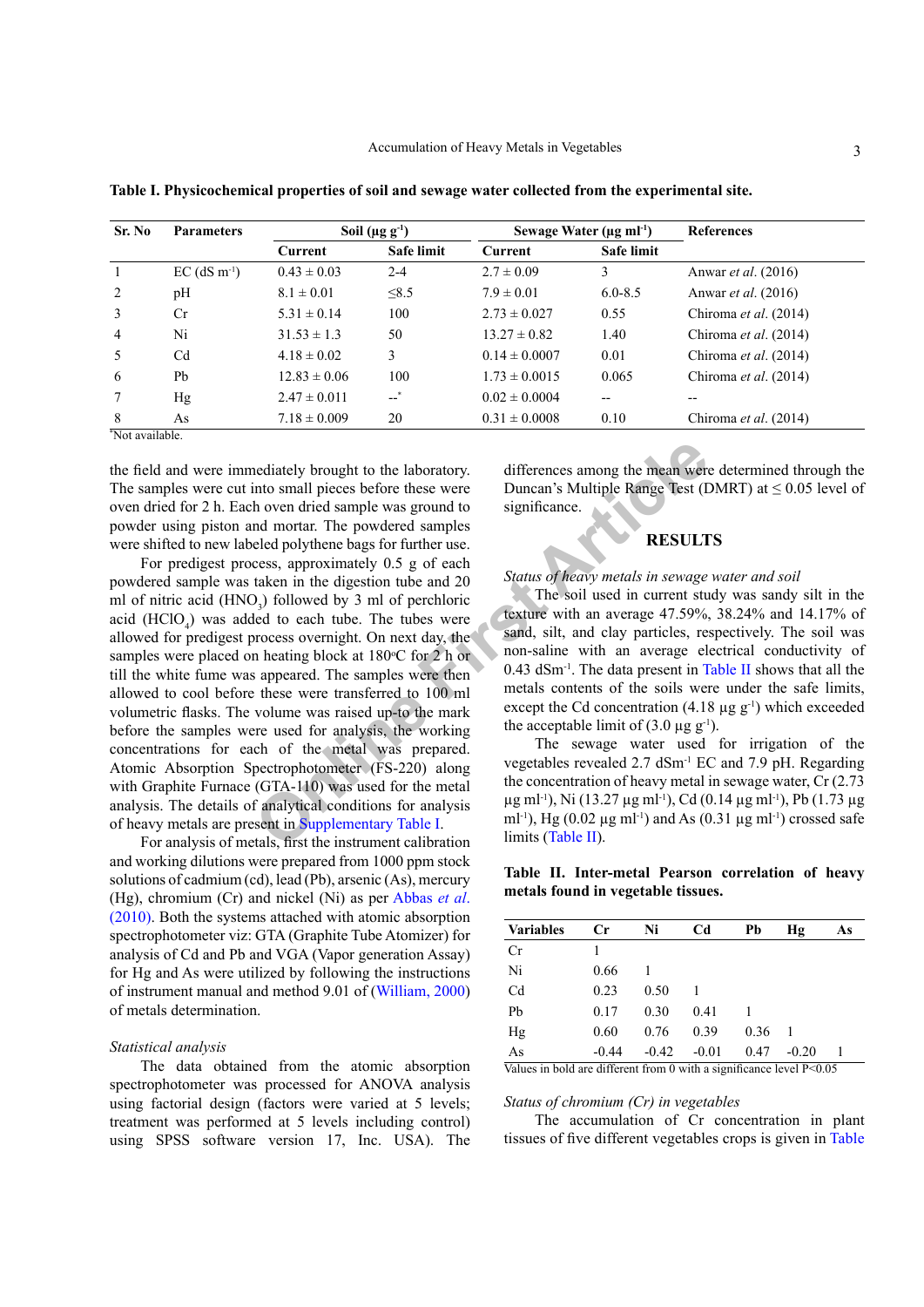1 T1 (5.50 mg kg<sup>-1</sup>). In turnip, the<br>
in T0, which was statistically not<br>
obtained with T1, T2 and T3.<br>
T1 (1.74 mg kg<sup>-1</sup>). The minimum<br>
1 T1 (1.74 mg kg<sup>-1</sup>) to<br>
T1 (1.74 mg kg<sup>-1</sup>). The minimum<br>
turnip found was 1.74 III. It shows that the maximum mean concentration of Cr was found in cabbage  $(11.57 \text{ mg kg}^{-1})$  and cauliflower (8.90 mg kg<sup>-1</sup>). In radish, as compared to 0.99 mg kg<sup>-1</sup> concentration of Cr accumulated with  $0\%$  SW  $(T_0,$ control), the significantly highest Cr concentration of 1.60 mg kg<sup>-1</sup> was found in treatment 4  $(T_4)$ , which was followed by 1.56 mg kg<sup>-1</sup> in  $T_3$  and 1.22 mg kg<sup>-1</sup> in  $T_2$ . The minimum concentration of Cr (after control) in radish tissue was found in  $T_1$  (1.08 mg kg<sup>-1</sup>). The highest significant concentration of Cr found in cabbage tissue was  $11.57 \text{ mg}$  kg<sup>-1</sup> in T4, which was followed by 9.93 mg kg<sup>-1</sup> in  $T_3$  and 7.62 mg kg<sup>-1</sup> in  $T_2$ . The minimum concentration of Cr in cabbage tissue found was 4.68 mg kg-1 in T0 which statistically did not differ from the concentration found in T1  $(5.50 \text{ mg kg}^{-1})$ . In turnip, the maximum concentration of Cr found was  $2.02$  mg kg<sup>-1</sup> in T4, which further decreased from T3  $(1.95 \text{ mg kg}^{-1})$  to T2 (1.88 mg kg<sup>-1</sup>) and T1 (1.74 mg kg<sup>-1</sup>). The minimum concentration of Cr in turnip found was  $1.74$  mg kg<sup>-1</sup> in T0, which statistically did not differ from any of the sewage water treatments from T1 to T4. In cauliflower, the significantly highest accumulation of Cr concentration found was 8.90 mg  $kg^{-1}$  in T4 which was followed by 6.75 mg  $kg<sup>-1</sup>$  in T3. The minimum concentration of Cr in cauliflower found was  $4.23 \text{ mg kg}^{-1}$  in control which did not statistically differ from the concentration found in T1 (4.70 mg kg-1) and T2 (5.26 mg kg-1). In carrot, the significantly highest accumulation of Cr found was 3.48 mg kg-1 in T4 which statistically did not vary from concentration found in T3  $(3.24 \text{ mg kg}^{-1})$  and T2  $(2.78 \text{ mg})$ kg-1). Similarly, the significantly lowest concentration of Cr was though observed in T0, but it was significantly not differed from the results obtained in  $T1$  (1.88 mg kg<sup>-1</sup>) and in T2 (2.78 mg  $kg^{-1}$ ).

## *Status of nickel (Ni) in vegetables*

The accumulation of Ni concentration in plant tissues of five different vegetables crops is given in Table III. In Radish, as compared to  $3.38 \text{ mg}$  kg<sup>-1</sup> concentration of Ni in T0, the significantly highest Ni concentration of 5.72 mg kg-1 was observed in T4, which was followed by 5.01 mg  $kg<sup>-1</sup>$  in T3 and 4.62 mg  $kg<sup>-1</sup>$  in T2. The minimum concentration of Ni (after control) found was 3.64 mg kg-1 in T1. The highest significant concentration of Ni found in cabbage tissue was 11.48 mg kg<sup>-1</sup> in T4, which was followed by 9.31 mg kg<sup>-1</sup> in T3 and 8.93 mg kg<sup>-1</sup> in T2. The minimum concentration of Ni in cabbage found was 5.43 mg kg-1 in T0 which statistically did not differ from the concentration found in T1  $(6.83 \text{ mg kg}^{-1})$ . In turnip, the maximum concentration of Ni found was 3.23 mg kg-1 in T4, which further decreased from T3  $(2.81 \text{ mg kg}^{-1})$  to T2 (2.29 mg kg<sup>-1</sup>) and T1 (1.74 mg kg<sup>-1</sup>). The minimum

concentration of Ni found in turnip was  $1.93 \text{ mg kg}^{-1}$  in T0, which statistically did not differ from the results obtained in T2 and T1. In cauliflower, the significantly highest accumulation of Ni concentration found was 12.16 mg kg-1 in T4 which was followed by  $11.64$  mg kg<sup>-1</sup> in T3. The minimum concentration of Ni accumulated in cauliflower tissue was  $8.10 \text{ mg}$  kg<sup>-1</sup> in T0 which did not statistically differ from the concentration found in T1  $(9.38 \text{ mg kg}^{-1})$ , T2 (9.93 mg kg<sup>-1</sup>) and in T3 (11.64 mg kg<sup>-1</sup>). Similarly, in carrot the significantly highest accumulation of Ni found was  $10.77$  mg kg<sup>-1</sup> in T4, which statistically did not vary from the concentrations observed in T3  $(8.75 \text{ mg kg}^{-1})$ , T2 (8.60 mg  $kg^{-1}$ ) and in T1 (7.17 mg  $kg^{-1}$ ). The lowest significant Ni concentration of  $6.10$  mg kg<sup>-1</sup> was observed in T0, which was statistically non-significant to the results obtained with T1, T2 and T3.

## *Status of cadmium (Cd) in vegetables*

The accumulation of Cd concentration in plant tissues of five different vegetables crops is given in Table III. It shows that the maximum mean concentration of Cd found in all the five kinds of vegetables was 0.23 mg kg-1. In radish, as compared to  $0.06$  mg  $kg<sup>-1</sup>$  concentration of Cd found in T0, the significantly highest concentration of 0.13 mg  $kg^{-1}$  was found in T4. While in rest of the treatments from T1 to T3, the concentration of Cd did not significantly differ from the concentration observed in T0 (Table III). Similarly, the maximum concentration of Cd  $(0.15 \text{ mg kg}^{-1})$  in cabbage tissue was found in T4, which was significantly higher than the concentration found in T0 (0.09 mg kg<sup>-1</sup>). The concentrations observed in T1, T2 and T3 was 0.09 mg kg<sup>-1</sup>, 0.10 mg kg<sup>-1</sup> and 0.13 mg kg<sup>-1</sup>, respectively. In turnip, the concentration of Cd among all the treatments as well as between the control did not differ significantly. The maximum concentration of Cd found in turnip was 0.15 mg kg-1 in T4, which was followed by 0.15 mg kg<sup>-1</sup> in T3, 0.15 mg kg<sup>-1</sup> in T2 and 0.14 mg  $kg<sup>-1</sup>$  in T1. The minimum Cd concentration in turnip was found in T0 (0.14 mg  $kg^{-1}$ ). In cauliflower, the significantly highest accumulation of Cd concentration found was 0.25 mg kg<sup>-1</sup> in T4, which was followed by 0.20 mg kg<sup>-1</sup> in T3. The minimum concentration of Cd accumulated in cauliflower tissue was  $0.15$  mg kg<sup>-1</sup> in T0, which did not statistically differ from the concentration found in T1 (0.20 mg kg<sup>-1</sup>), T2 (0.17 mg kg<sup>-1</sup>) and in T3 (0.20 mg kg<sup>-1</sup>). In carrot, the significantly highest accumulation of Cd found was  $0.28$  mg kg<sup>-1</sup> in T4, which was followed by  $0.21$  mg  $kg<sup>-1</sup>$  in T3 and 0.14 mg kg<sup>-1</sup> in T2. The significantly lowest concentration of Cd was found in T1  $(0.12mg \text{ kg}^{-1})$  which was non-significantly different from the results obtained in T0 (0.11 mg kg<sup>-1</sup>) and in T2 (0.14 mg kg<sup>-1</sup>).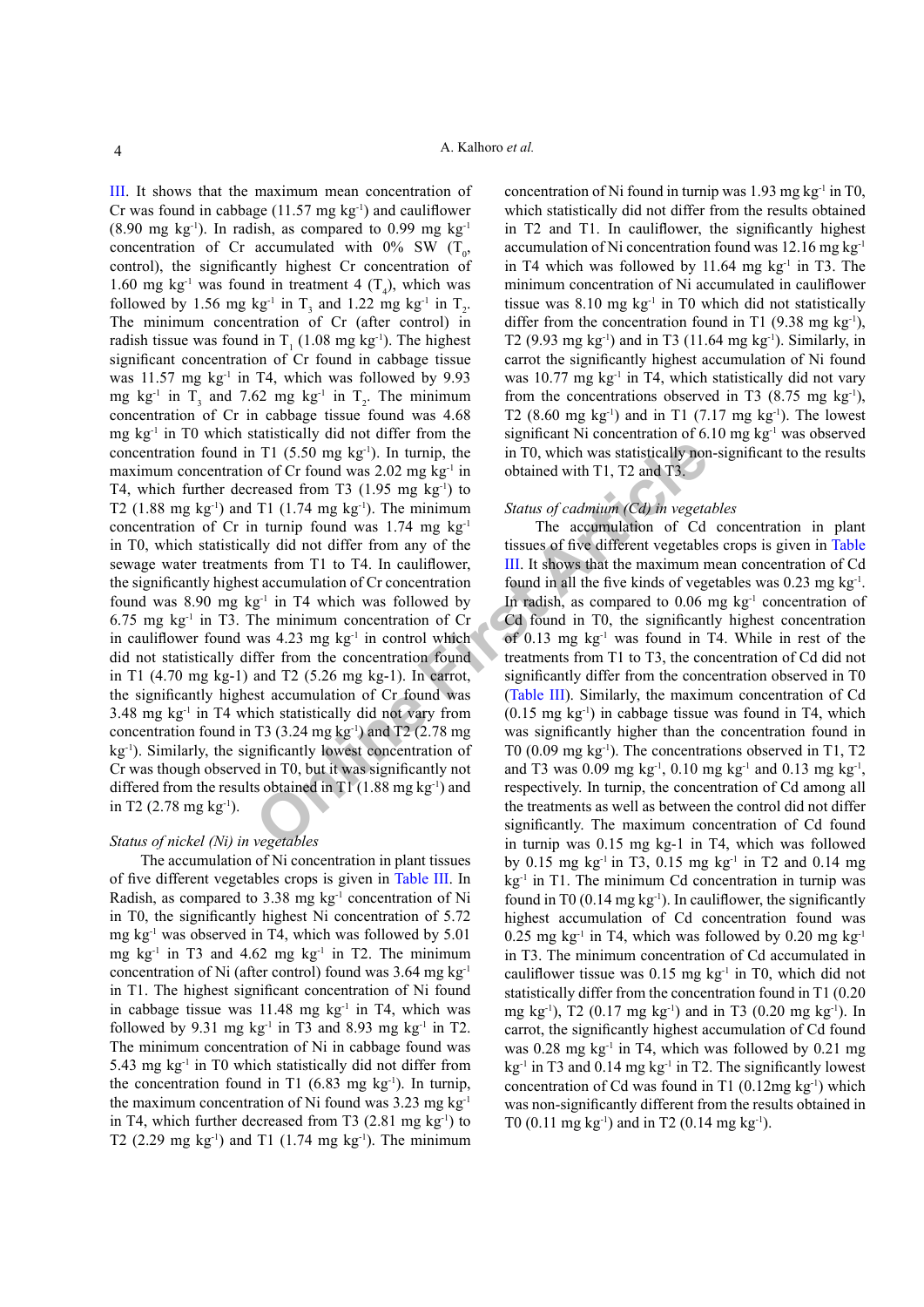| <b>Vegetables</b>                                                                                                                                                                                                                                                                                           | <b>Treatment</b> | Cr                      | Ni                      | C <sub>d</sub>          | Pb                        | Hg                         | As                        |  |
|-------------------------------------------------------------------------------------------------------------------------------------------------------------------------------------------------------------------------------------------------------------------------------------------------------------|------------------|-------------------------|-------------------------|-------------------------|---------------------------|----------------------------|---------------------------|--|
| Radish                                                                                                                                                                                                                                                                                                      | T <sub>0</sub>   | $0.99^b \pm 0.16^*$     | $3.38^{\circ} \pm 0.74$ | $0.06^b \pm 0.02$       | $0.16^b \pm 0.03$         | $0.02^a \pm 0.00$          | $0.05^{\circ} \pm 0.01$   |  |
|                                                                                                                                                                                                                                                                                                             | T1               | $1.08^b \pm 0.16$       | $3.64^{bc} \pm 0.42$    | $0.06^b \pm 0.02$       | $0.17^b \pm 0.04$         | $0.02^a \pm 0.00$          | $0.07^{bc} \pm 0.02$      |  |
|                                                                                                                                                                                                                                                                                                             | T <sub>2</sub>   | $1.22^{ab} \pm 0.18$    | $4.62^{abc} \pm 1.11$   | $0.08^{\rm b}\pm0.03$   | $0.19^b \pm 0.05$         | $0.02^{\mathrm{a}}\pm0.00$ | $0.09^{ab} \pm 0.01$      |  |
|                                                                                                                                                                                                                                                                                                             | T <sub>3</sub>   | $1.56^a \pm 0.36$       | $5.01^{ab} \pm 0.24$    | $0.09^b \pm 0.02$       | $0.25^b \pm 0.06$         | $0.02^a \pm 0.00$          | $0.09^{ab} \pm 0.02$      |  |
|                                                                                                                                                                                                                                                                                                             | T <sub>4</sub>   | $1.60^a \pm 0.19$       | $5.72^a \pm 0.78$       | $0.13^{\rm a}\pm0.02$   | $0.35^a \pm 0.06$         | $0.02^a \pm 0.00$          | $0.11^a \pm 0.01$         |  |
| Cabbage                                                                                                                                                                                                                                                                                                     | T <sub>0</sub>   | $4.68^{\circ} \pm 1.23$ | $5.43^{\circ} \pm 0.75$ | $0.09^b \pm 0.02$       | $0.13^d \pm 0.02$         | $0.02^b \pm 0.01$          | $0.03^b \pm 0.00$         |  |
|                                                                                                                                                                                                                                                                                                             | T <sub>1</sub>   | $5.50^{\circ} \pm 0.86$ | $6.83^{bc} \pm 1.43$    | $0.09^b \pm 0.02$       | $0.16^{cd} \pm 0.03$      | $0.02^b \pm 0.01$          | $0.04^b \pm 0.00$         |  |
|                                                                                                                                                                                                                                                                                                             | T <sub>2</sub>   | $7.62^{bc} \pm 1.54$    | $8.93^{ab} \pm 1.92$    | $0.10^b \pm 0.01$       | $0.19^{bc} \pm 0.02$      | $0.03^{ab} \pm 0.01$       | $0.04^{ab} \pm 0.00$      |  |
|                                                                                                                                                                                                                                                                                                             | T <sub>3</sub>   | $9.93^{ab} \pm 1.85$    | $9.31^{ab} \pm 2.33$    | $0.13^{ab} \pm 0.04$    | $0.22^{ab} \pm 0.02$      | $0.03^{ab} \pm 0.01$       | $0.04^{ab} \pm 0.01$      |  |
|                                                                                                                                                                                                                                                                                                             | T <sub>4</sub>   | $11.57^a \pm 2.38$      | $11.48^a \pm 1.85$      | $0.15^a \pm 0.03$       | $0.25^a \pm 0.04$         | $0.04^a \pm 0.01$          | $0.05^a \pm 0.01$         |  |
| Turnip                                                                                                                                                                                                                                                                                                      | T <sub>0</sub>   | $1.72^a \pm 0.10$       | $1.81^{\circ} \pm 0.12$ | $0.12^a \pm 0.02$       | $0.17^{\rm b} \pm 0.04$   | $0.01^a \pm 0.00$          | $0.06^{\circ} \pm 0.01$   |  |
|                                                                                                                                                                                                                                                                                                             | T <sub>1</sub>   | $1.74^a \pm 0.12$       | $1.93^{\circ} \pm 0.21$ | $0.14^a \pm 0.02$       | $0.17^b \pm 0.02$         | $0.02^a \pm 0.01$          | $0.06^{\circ} \pm 0.01$   |  |
|                                                                                                                                                                                                                                                                                                             | T <sub>2</sub>   | $1.88^a \pm 0.26$       | $2.29^{bc} \pm 0.36$    | $0.15^a \pm 0.02$       | $0.19^b \pm 0.06$         | $0.02^a \pm 0.00$          | $0.08^{bc} \pm 0.01$      |  |
|                                                                                                                                                                                                                                                                                                             | T <sub>3</sub>   | $1.95^a \pm 0.19$       | $2.81 \pm 0.35$         | $0.15^a \pm 0.01$       | $0.22^{ab} \pm 0.04$      | $0.02^a \pm 0.00$          | $0.09^{ab} \pm 0.01$      |  |
|                                                                                                                                                                                                                                                                                                             | T <sub>4</sub>   | $2.02^a \pm 0.10$       | $3.23^{ab} \pm 0.40$    | $0.15^a \pm 0.02$       | $0.28^a \pm 0.06$         | $0.02^a \pm 0.01$          | $0.10^a \pm 0.01$         |  |
| Cauliflower                                                                                                                                                                                                                                                                                                 | T <sub>0</sub>   | $4.23^{\circ} \pm 0.58$ | $8.10^b \pm 1.24$       | $0.15^b \pm 0.02$       | $0.19^d \pm 0.01$         | $0.02^b \pm 0.01$          | $0.03^b \pm 0.01$         |  |
|                                                                                                                                                                                                                                                                                                             | T1               | $4.70^{bc} \pm 1.02$    | $9.38^{ab} \pm 2.26$    | $0.16^b \pm 0.03$       | $0.20^{cd} \pm 0.03$      | $0.02^b \pm 0.01$          | $0.04^{\text{ab}}\pm0.00$ |  |
|                                                                                                                                                                                                                                                                                                             | T <sub>2</sub>   | $5.26^{bc} \pm 1.11$    | $9.93^{ab} \pm 1.19$    | $0.17^b \pm 0.01$       | $0.23^{bc} \pm 0.02$      | $0.03^{ab} \pm 0.01$       | $0.04^{\text{ab}}\pm0.01$ |  |
|                                                                                                                                                                                                                                                                                                             | T <sub>3</sub>   | $6.75^b \pm 0.58$       | $11.64^{ab} \pm 2.13$   | $0.20^{ab} \pm 0.03$    | $0.26^{\text{ab}}\pm0.03$ | $0.03^{ab} \pm 0.01$       | $0.05^a \pm 0.01$         |  |
|                                                                                                                                                                                                                                                                                                             | T <sub>4</sub>   | $8.90^a \pm 1.73$       | $12.16^a \pm 2.84$      | $0.23^a \pm 0.04$       | $0.28^a \pm 0.02$         | $0.04^a \pm 0.01$          | $0.05^a \pm 0.01$         |  |
| Carrot                                                                                                                                                                                                                                                                                                      | T <sub>0</sub>   | $1.36^{\circ} \pm 0.20$ | $6.15^{\circ} \pm 1.13$ | $0.11^{\circ} \pm 0.04$ | $0.15^{\circ} \pm 0.03$   | $0.02^a \pm 0.00$          | $0.04^b \pm 0.00$         |  |
|                                                                                                                                                                                                                                                                                                             | T1               | $1.88^{bc} \pm 0.35$    | $7.17^{ab} \pm 1.2$     | $0.12^{\circ} \pm 0.03$ | $0.17^{\circ} \pm 0.02$   | $0.03^a \pm 0.01$          | $0.04^b \pm 0.01$         |  |
|                                                                                                                                                                                                                                                                                                             | T <sub>2</sub>   | $2.78^{abc} \pm 0.87$   | $8.60^{ab} \pm 1.99$    | $0.14^{bc} \pm 0.04$    | $0.18^{bc} \pm 0.03$      | $0.03^a \pm 0.01$          | $0.05^{\rm b}\pm0.01$     |  |
|                                                                                                                                                                                                                                                                                                             | T <sub>3</sub>   | $3.24^{ab} \pm 1.12$    | $8.75^{ab} \pm 2.10$    | $0.21^{ab} \pm 0.03$    | $0.22^b \pm 0.03$         | $0.03^a \pm 0.00$          | $0.06^a \pm 0.01$         |  |
|                                                                                                                                                                                                                                                                                                             | T <sub>4</sub>   | $3.48^a \pm 1.05$       | $10.77^a \pm 1.85$      | $0.28^a \pm 0.07$       | $0.29^a \pm 0.02$         | $0.03^a \pm 0.01$          | $0.07^a \pm 0.01$         |  |
| $MAC^{**}$                                                                                                                                                                                                                                                                                                  |                  | $5***$                  | $15***$                 | $2***$                  | $5***$                    | $0.02***$                  | $4.3***$                  |  |
| Means followed by the same letter in each column are not significantly different from each other at $p \le 0.05$ . *Standard deviation, **Maximum allowable<br>concentration in vegetable tissue *** Souri et al. (2019) **** Huang et al. (2014) T 100% freshwater (FW): T 25% sewage water (SW)+75% FW: T |                  |                         |                         |                         |                           |                            |                           |  |

**Table III. Chromium (Cr), nickel (Ni), cadmium (Cd), lead (Pb), mercury (Hg) and arsenic (As) concentrations (mg kg-1 in dry weight) in five vegetables.**

Means followed by the same letter in each column are not significantly different from each other at *p*≤0.05. \*Standard deviation, \*\*Maximum allowable concentration in vegetable tissue, \*\*\* Souri *et al.* (2019), \*\*\*\* Huang *et al.* (2014). T<sub>0</sub> , 100% freshwater (FW);  $T_1$ , 25% sewage water (SW)+75% FW;  $T_2$ , 50% SW+50% FW; T<sub>3</sub>, 75% SW+25% FW; T<sub>4</sub>, 100% SW.

#### *Status of lead (Pb) in vegetables*

The accumulation of Pb concentration in plant tissues of five different vegetables crops is given in Table III. In radish, the maximum accumulated concertation observed was  $0.35$  mg kg<sup>-1</sup> in T4 which was significantly higher than rest of the treatments and the control  $(0.16 \text{ mg kg}^{-1})$ . The minimum accumulated concentration after control (T0) was found in T1  $(0.17 \text{ mg kg}^{-1})$  which was non-significantly different from the concentrations observed in T2 (0.19 mg kg<sup>-1</sup>) and in T3 (0.25 mg kg<sup>-1</sup>). The highest significant concentration of Pb found in cabbage tissues was 0.25 mg  $kg<sup>-1</sup>$  in T4, which was followed by 0.22 mg kg<sup>-1</sup> in T3 and  $0.19$  mg kg<sup>-1</sup> in T2. The minimum concentration of Pb in cabbage found was  $0.13 \text{ mg kg}^{-1}$  in T0 which statistically

did not differ from the concentration achieved in T1 (0.16 mg  $kg^{-1}$ ). In turnip, the maximum concentration of Pb found was 0.28 mg kg-1 in T4, which further decreased in T3 up to  $0.22$  mg kg<sup>-1</sup>. The minimum concentration of Pb found in turnip was  $0.17$  mg kg<sup>-1</sup> in T0, which statistically did not differ from the results found in T1  $(0.14 \text{ mg kg}^{-1})$ and in T2  $(0.17 \text{ mg kg}^{-1})$ . In cauliflower, the significantly highest accumulation of Pb concentration found was 0.28 mg kg<sup>-1</sup> in T4, which was followed by 0.26 mg kg<sup>-1</sup> in T3 and  $0.23$  mg kg<sup>-1</sup> in T<sub>2</sub>. The minimum concentration of Pb accumulated in cauliflower was  $0.19$  mg kg<sup>-1</sup> in T0, which was statistically non-significant from the concentration found in T1  $(0.20 \text{ mg kg}^{-1})$ . In carrot, the significantly highest accumulation of Pb found was  $0.29$  mg kg<sup>-1</sup> in T4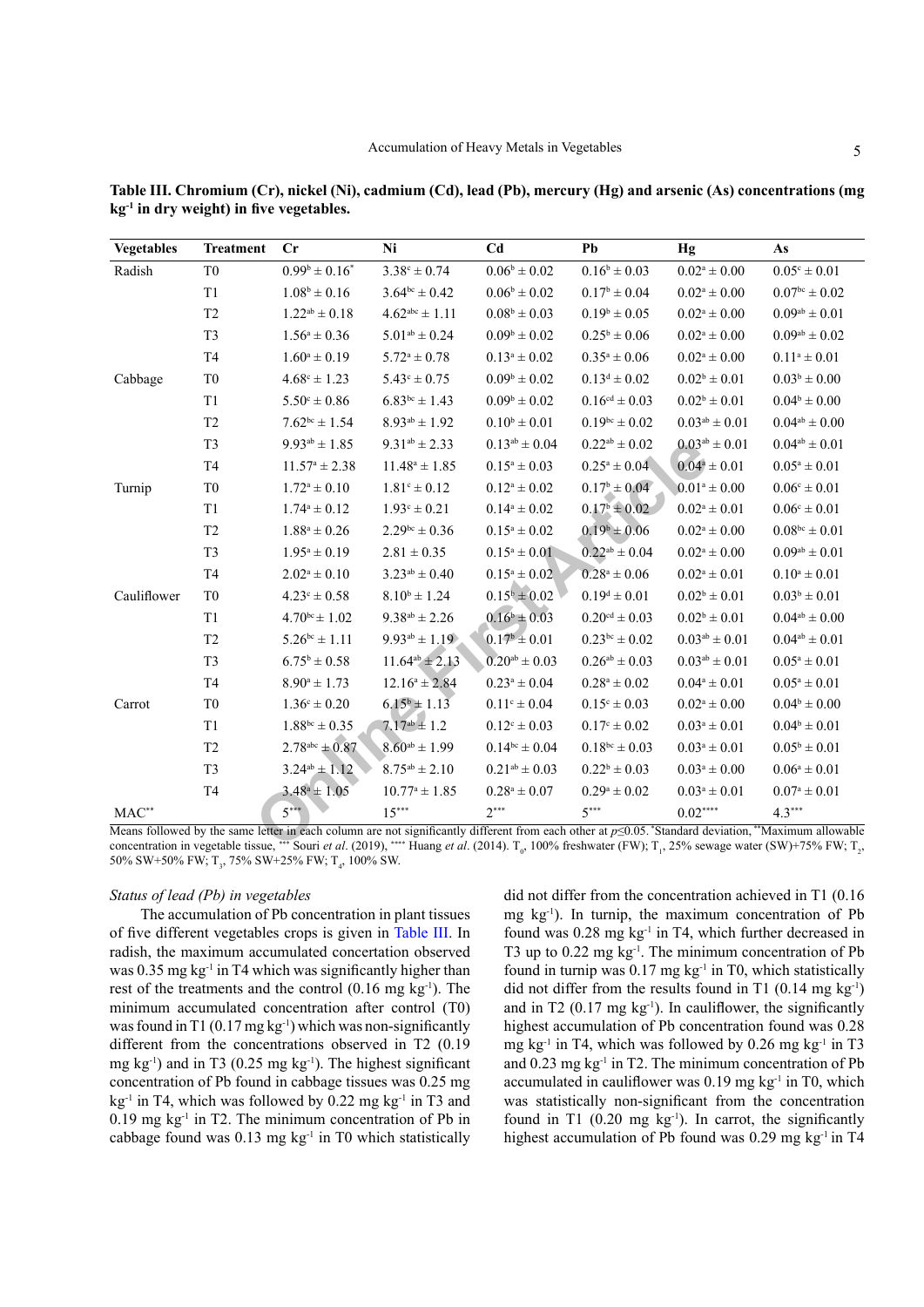which statistically did not vary from concentration found in T3 (0.22 mg kg<sup>-1</sup>) and in T2 (0.18 mg kg<sup>-1</sup>). Similarly, the significantly lowest concentration of Pb was found in T0, which was significantly non-significant to the results obtained in T1  $(0.17 \text{ mg kg}^{-1})$  and in T2  $(0.18 \text{ mg kg}^{-1})$ .

### *Status of mercury (Hg) in vegetables*

is found in T3 (0.020 mg kg<sup>-1</sup>), T2<br>
(0.020 mg kg<sup>-1</sup>), T2<br>
(0.019 mg found was 0.05 mg kg<sup>-1</sup> in T4,<br>
(0.038 mg kg<sup>-1</sup> in T4, which was coumulated in earlificent<br>
(0.038 mg kg<sup>-1</sup> in T4, which was accumulated in earlifi The accumulation of Hg concentration in plant tissues of five different vegetables crops is given in Table III. It shows that the maximum mean concentration of Hg found in five different kind of vegetables was  $0.04$  mg kg<sup>-1</sup>. The data presented in Table III shows that the maximum accumulated concentration of As in radish tissues was  $0.022$  mg kg<sup>-1</sup> in T4 but, it did not significantly differ from the concentrations found in T3  $(0.020 \text{ mg kg}^{-1})$ , T2  $(0.019 \text{ mg kg}^{-1})$ , T1  $(0.019 \text{ mg kg}^{-1})$  and in T0  $(0.019 \text{ mg})$ kg-1). The highest significant concentration of Hg found in cabbage tissue was 0.038 mg kg-1 in T4, which was followed by  $0.030$  mg kg<sup>-1</sup> in T3 and  $0.029$  mg kg<sup>-1</sup> in T2. The minimum concentration of Hg in cabbage found was 0.021 mg kg<sup>-1</sup> in T0, which was statistically nonsignificant to the results found in T1 (0.022 mg kg<sup>-1</sup>), T2 and in T3. In turnip, all treatments revealed non-significant difference with the control in terms of the accumulation of Hg concentration in vegetable tissues. The maximum concentration of Hg found in turnip was  $0.023 \text{ mg kg}^{-1}$ in T4, which was followed by  $0.20 \text{ mg kg}^{-1}$  in T3,  $0.019$ mg kg<sup>-1</sup> in T2 and  $0.016$  mg kg<sup>-1</sup> in T1. The minimum concentration of Hg  $(0.015 \text{ mg kg}^{-1})$  found in turnip was observed in T0. In cauliflower, the significantly highest accumulated concentration of Hg found was 0.038 mg  $kg<sup>-1</sup>$  in T4, which was followed by 0.030 mg kg<sup>-1</sup> in T3 and  $0.029$  mg kg<sup>-1</sup> in T2. The minimum concentration of Hg found in cauliflower was  $0.021$  mg kg<sup>-1</sup> in T0, which was statistically non-significant to the results obtained in T1 (0.022 mg  $kg^{-1}$ ), T2 and T3. In carrot, accumulation of Hg did not vary significantly among the treatments as well as between the treatments and the control. However, the highest accumulated concentration of 0.033 mg kg<sup>-1</sup> was found in T4, which was followed by 0.031 mg  $kg^{-1}$ in T3, 0.029 mg kg<sup>-1</sup> in T2 and 0.025 mg kg<sup>-1</sup> in T1. The minimum accumulated concentration of Hg was found in T0 (0.023 mg  $kg^{-1}$ ).

## *Status of arsenic (As) in vegetables*

The data regarding the accumulation of As concentration in vegetable tissues of five different vegetables crops is given in Table III. It shows that the maximum mean concentration of As accumulated in tissue of five different vegetable crops was  $0.05$  mg kg<sup>-1</sup>. In radish, as compared to 0.05 mg kg-1 concentration of As in T0, the significantly highest concentration found in T4 was

0.11 mg kg<sup>-1</sup>, which was followed by 0.09 mg kg<sup>-1</sup> in T3 and  $0.09$  mg kg<sup>-1</sup> in T2. The minimum concentration of As (after control) found was  $0.07$  mg kg<sup>-1</sup> in T1. In cabbage, the highest significant concentration of As found was 0.05 mg kg<sup>-1</sup> in T4, which was followed by 0.03 mg kg<sup>-1</sup> in T3 and  $0.04$  mg  $kg<sup>-1</sup>$  in T2. The minimum concentration of As in cabbage found was  $0.03 \text{ mg kg}^{-1}$  in T0, which statistically did not differ from the concentration found in T1 (0.04 mg  $kg^{-1}$ ). In turnip, the maximum concentration of As found was  $0.10$  mg kg<sup>-1</sup> in T4, which further decreased to 0.09 mg  $kg<sup>-1</sup>$  in T3 and to 0.08 mg  $kg<sup>-1</sup>$  in T2. The minimum concentration of As found in turnip was 0.06 mg kg-1 in T0, which was statistically non-significant to the results obtained in T1  $(0.06 \text{ mg kg}^{-1})$ . In cauliflower, the significantly highest accumulation of As concentration found was  $0.05$  mg kg<sup>-1</sup> in T4, which was followed by  $0.05$  mg kg<sup>-1</sup> in T3. The minimum concentration of As accumulated in cauliflower was  $0.03$  mg kg<sup>-1</sup> in T0, which was found statistically non-significant to the concentrations found in T1  $(0.04mg \text{ kg}^{-1})$  and in T2  $(0.04$ mg kg-1). In carrot, the significantly highest accumulation of As found was  $0.05$  mg kg<sup>-1</sup> in T4, which statistically did not vary from the results obtained in T3 (0.06 mg kg-1 ). The minimum concentration of As observed in T0 was  $0.04$  mg kg<sup>-1</sup>, which was statistically non-significant to the results obtained in T1 (0.04 mg kg<sup>-1</sup>) and T2 (0.05 mg kg<sup>-1</sup>).

#### *Inter-metal correlation and PCA analysis*

To find any association among the heavy metal in five different vegetables, an inter-metal correlation method was applied on the obtained data (Table III). Results revealed that the Cr was found highly positive and significantly correlated with Ni ( $r = 0.66$ ;  $P < 0.05$ ) and Hg ( $r = 0.60$ ; *P*<0.05) but correlated negatively with As  $(r = 0.44)$ ; *P*<0.05). Ni revealed highly positive correlation with Hg (*r* = 0.76; *P*<0.05) and Cd (*r* = 0.50; *P*<0.05), however it's correlation with As was found negative  $(r = 0.42; P \le 0.05)$ . Among all the metals, As was having significantly positive correlation with only Pb ( $r = 0.47$ ;  $P < 0.05$ ).

A multivariate statistical method, PCA, was applied on the obtained data to analyze the inter-dependencies within heavy metals and for their qualitative evaluation of clustering behavior (Fig. 1). Four factors having a cumulative variance of 68.32% were obtained. Factor-1 contributed 43.21% to the total variability with a high loading on Ni (*r* = 0.95), Hg (*r* = 0.80), Cr (*r* = 0.71) and Cd  $(r = 0.49)$ . Hence, Factor-1 supported three primary cluster, i.e. Hg-Cr, Hg-Ni and Pb-Cd. Factor-2 contributed 22.39% to the total variability with high negative loading on As  $(r = -0.81)$  and Pb  $(r = -0.76)$ , supporting the As-Pb cluster.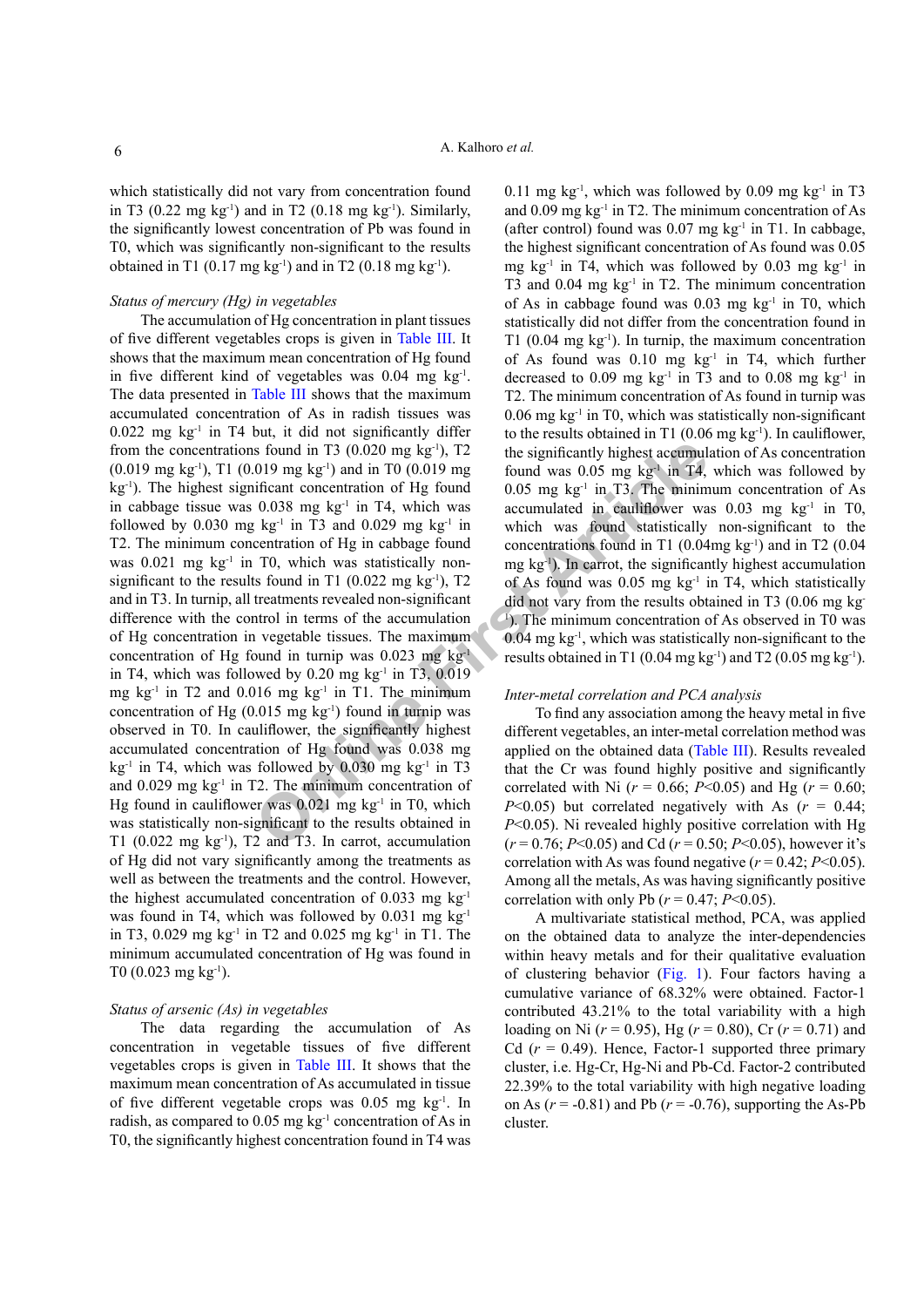

Fig. 1. PCA analysis of the heavy metals found in vegetable tissues.

#### **DISCUSSION**

**SECUSSION**<br> **SECUSSION**<br> **SECUSSION**<br> **SECUSSION**<br> **SECUSSION**<br> **SECUSSION**<br> **SECUSSION**<br> **SECUSSION**<br> **SECUSSION**<br> **DONLIFY ARTIGAL ARTIGAL ARTIGAL ARTIGAL ARTIGAL ARTIGAL ARTIGAL ARTIGAL ARTIGAL ARTIGAL ARTIGAL ARTIGAL** The accumulation of heavy metals in vegetable tissues is a serious threat to human health. Industrial and municipal sewage water is an important source of heavy metals that may accumulated in the agricultural soil and subsequently translocated into the vegetable tissues. Depending upon its source of generation, it may contain different types and concentration of heavy metals (Marshall *et al*., 2006). The contamination of agricultural soil with heavy metals and their subsequent uptake and accumulation within plant tissues depend upon the physiochemical properties of the soil and type of vegetable crops (Karami *et al*., 2011; Zhou *et al*., 2016). The level of contamination of the heavy metals in plants relies on, amongst other, the time of crop harvesting as well as the soil type, humidity, pH and micronutrient contents (Gu *et al*., 2016; Hu *et al*., 2017; Leitzmann, 2003; Właśniewski and Hajduk, 2012).

The soil used in current study was sandy silt in the texture with an average 47.59%, 38.24% and 14.17% of sand, silt, and clay particles, respectively. The average electrical conductivity of the sewage water and soil was 3.0 and 0.43 dSm<sup>-1</sup>, respectively. Regarding the concentration of heavy metal in sewage water, Cr (2.73 µg ml<sup>-1</sup>), Ni (13.27 µg ml<sup>-1</sup>), Cd (0.14 µg ml<sup>-1</sup>), Pb (1.73 µg ml<sup>-1</sup>), Hg (0.02  $\mu$ g ml<sup>-1</sup>) and As (0.31  $\mu$ g ml<sup>-1</sup>) exceeded the international standards (Chiroma *et al*., 2014). However, the metals contents of the soils were under the safe limits, except the Cd content  $(4.18 \mu g g^{-1})$  which exceeded the acceptable limit of 3.0 µg g<sup>-1</sup> (Chiroma *et al.*, 2014). This increase in soil Cd contents may be associated with granulometric composition of soils and the properties of soil top layer including soluble and total contents of Cd (Właśniewski and Hajduk, 2012). The soil pH also plays an important role in metals uptake by plant roots. According to Zwolak *et al*. (2019) acidic soil pH increases the absorption of heavy metals by plant roots. The change in soil pH from acidic to basic pH (7.1-8.1) increase the leaching of heavy metals and lowers the bioavailability to plant roots (Bielicka *et al*., 2009). The absorption of heavy metals by roots is also inhibited with the addition of organic matter to soil (Paltseva *et al*., 2018; Zhang *et al*., 2010). In current study the soil pH (8.1) and sewage water pH (7.9) were basic which perhaps have discouraged the accumulation of heavy metals in the soil. Thus, the pH of soil and sewage water in current study are under the safe limits as per international standards that do not favor the uptake of heavy metals by plant roots (Anwar *et al*., 2016; Bielicka *et al*., 2009).

Depending upon the type of vegetable, the leafy vegetables are reported to accumulate higher concentration of heavy metals than the non-leafy vegetables (Gu *et al*., 2016; Hu *et al*., 2017; Khan *et al*., 2010; Właśniewski and Hajduk, 2012). Chromium, lead, mercury and cadmium are considered amongst the top toxic heavy metals. Chromium is commonly found in soil as Cr (III) and Cr (VI) with distinct chemical and toxic properties (Sandeep *et al.*, 2019). Cr (VI) is reported to be 10 to 100 times more toxic than Cr (III) (Garnier *et al*., 2006). Cr (VI), being a strong oxidizing agent cause harmful effects on overall microbial population in agricultural soil (Jie *et al*., 2009).

In current study, the mean concentration of Cr contents at  $100\%$  SW (T4) in cabbage (11.57 mg kg<sup>-1</sup>) and cauliflower  $(8.90 \text{ mg kg}^{-1})$  exceeded the allowable concentration of 5 mg kg-1 in vegetable tissue (Souri *et al*., 2019; WHO, 2007). In radish, turnip and carrot the maximum of Cr concentration found was  $3.48 \text{ mg kg}^{-1}$  at  $100\%$  SW (T4). However, it was noticed that the concentration of Cr in all the kinds of vegetables, except in turnip, was significantly decreased with a decrease in swage water concentration from 100% (T4) to 75% (T3), and from 50% (T2) to 25% (T1) and  $0\%$  (T0, control). The vegetables grown on  $0\%$ SW (T0) accumulated the minimum concentration of Cr that falls under the acceptable limits of 5 mg  $kg<sup>-1</sup>$ . In cabbage and cauliflower, the minimum concentration that falls under acceptable limits were found on 0% SW (T0) and 25% SW (T1), respectively. Similarly, the maximum mean concentration of Hg found in five different kind of vegetables  $(0.04 \text{ mg kg}^{-1})$  exceeded the acceptable concentration of 0.02 mg kg-1 (Huang *et al*., 2014; WHO, 2007). However, the concentration of Hg in cabbage and cauliflower was significantly decreased with a decrease in swage water concentration from 100% (T4) to 75% (T3), and from 50% (T2) to 25% (T1) and 0% (T0, control).

In contrast, the concentration of Ni, Cd and Pb concentrations among all the five types of vegetables were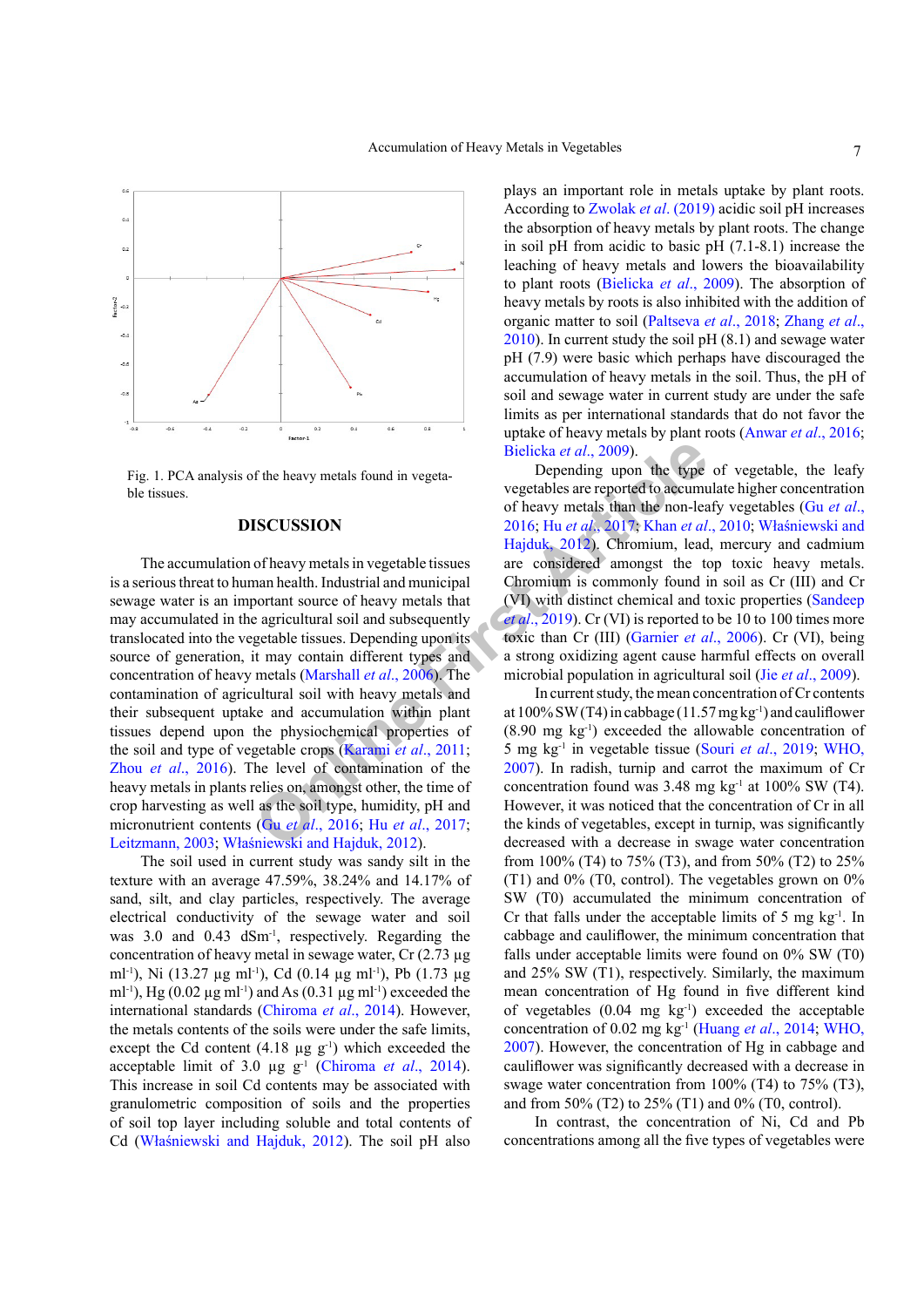## A. Kalhoro *et al.*

under acceptable limits as per defined by international health organizations (Souri *et al*., 2019; WHO, 2007). The maximum concentration of Ni, Cd and Pb accumulated with 100% SW (T4) among all the five vegetables were 12.16 mg kg<sup>-1</sup>, 0.23 mg kg<sup>-1</sup> and 0.35 mg kg<sup>-1</sup>, respectively. These concentrations were significantly decreased with a decrease in swage water concentration from 100% (T4) to 75% (T3), and from 50% (T2) to 25% (T1) and 0% (T0, control). The current results are in agreement with the reports published by several scholars from Pakistan on the contamination of irrigated soil and plant tissues with heavy metals under wastewater treatments. For example, Mahmood and Malik (2014) revealed the change of chemical and physical properties of the soil which led to the uptake of heavy metals by plants including vegetables. Similarly, other reports published from Pakistan has showed the higher uptake of heavy metals by vegetable plants under sewage water irrigation than the groundwater irrigation (Jan *et al*., 2010a, b; Khan *et al*., 2013).

## **CONCLUSION**

The state of heavy metals and Number and Number School (M. and Number and Number and Number and Number and Number and Number and Number and Number and Number and Number and Number and Number and Number and Number and Numbe It can be concluded from the obtained results that among the four treatments, the accumulation of the six metals was higher under 100% SW irrigation. The accumulated concentration was decreased with decrease in SW concentration up to 25% SW. The minimum accumulation of the metals was noted with 100% FW (control). Among the five types of vegetables crops, cabbage and cauliflower accumulate higher contents of Cr than radish, turnip, and carrot. Hence, these results suggest that in order to avoid exposure of heavy metals specially the Cr to human health through plant food, the cabbage and cauliflower crops may not be grown in the vicinity of Karachi city where the source of irrigation water is only sewage water.

### *Supplementary material*

There is supplementary material associated with this article. Access the material online at: [https://dx.doi.](https://dx.doi.org/10.17582/journal.pjz/20210818080816) [org/10.17582/journal.pjz/20210818080816](https://dx.doi.org/10.17582/journal.pjz/20210818080816)

### *Statement of conflict of interest*

The authors have declared no conflict of interest.

## **REFERENCES**

Abbas, M., Parveen, Z., Iqbal, M., Riazuddin, M., Iqbal, S., Ahmed, M. and Bhutto, R., 2010. Monitoring of toxic metals (cadmium, lead, arsenic and mercury) in vegetables of Sindh, Pakistan. *Kathmandu Univ. J. Sci. Eng. Technol*., **6**: 60-65. [https://doi.](https://doi.org/10.3126/kuset.v6i2.4013)

#### [org/10.3126/kuset.v6i2.4013](https://doi.org/10.3126/kuset.v6i2.4013)

- Akram, B., Akram, A., Zahra, S.I. and Yousaf, H., 2014. Soils and vegetables enrichment with heavy metals from application of sewage water. *J. environ. Earth Sci*., **4**: 68-81.
- Ambika, S. and Ambika, P., 2010. Crop growth and soil properties affected by sewage water irrigation-A review. *Agric. Rev*., **31**: 203-209.
- Anwar, S., Nawaz, M.F., Gul, S., Rizwan, M., Ali, S. and Kareem, A., 2016. Uptake and distribution of minerals and heavy metals in commonly grown leafy vegetable species irrigated with sewage water. *Environ. Monit. Assess*., **188**: 1-9. [https://](https://doi.org/10.1007/s10661-016-5560-4) [doi.org/10.1007/s10661-016-5560-4](https://doi.org/10.1007/s10661-016-5560-4)
- Arredondo, M. and Núñez, M.T., 2005. Iron and copper metabolism. *Mol. Aspects Med*., **26**: 313-327. <https://doi.org/10.1016/j.mam.2005.07.010>
- Ayub, C., Aslam Pervez, M., Ahmad, W. and Manan, A., 2020. *Threats of untreated wastewater irrigation to vegetable crops in Pakistan*. Available at: [https://www.pakissan.com/english/issues/threats.](https://www.pakissan.com/english/issues/threats.untreated.wastewater.irrigation.vegetable.crops.pakistan.shtml) [untreated.wastewater.irrigation.vegetable.crops.](https://www.pakissan.com/english/issues/threats.untreated.wastewater.irrigation.vegetable.crops.pakistan.shtml) pakistan.shtml (accessed 1 Agust 2021).
- Azam, A. and Shafique, M., 2017. Agriculture in Pakistan and its impact on economy. A review. *Int. J. Adv. Sci. Technol*., **103**: 47-60. [https://doi.](https://doi.org/10.14257/ijast.2017.103.05) org/10.14257/ijast.2017.103.05
- Bi, C., Zhou, Y., Chen, Z., Jia, J. and Bao, X., 2018. Heavy metals and lead isotopes in soils, road dust and leafy vegetables and health risks via vegetable consumption in the industrial areas of Shanghai, China. *Sci. Total Environ*., **619**: 1349-1357. [https://](https://doi.org/10.1016/j.scitotenv.2017.11.177) [doi.org/10.1016/j.scitotenv.2017.11.177](https://doi.org/10.1016/j.scitotenv.2017.11.177)
- Bielicka, A., Rylko, E. and Bojanowska, I., 2009. Contents of metals in soils and vegetables from Gdansk and Straszyn allotments. Ochrona Środowiska i Zasobów Naturalnych., pp. 40.
- Buturi, C.V., Mauro, R.P., Fogliano, V., Leonardi, C. and Giuffrida, F., 2021. Mineral biofortification of vegetables as a tool to improve human diet. *Foods*, **10**: 223. <https://doi.org/10.3390/foods10020223>
- Cao, H., Chen, J., Zhang, J., Zhang, H., Qiao, L. and Men, Y., 2010. Heavy metals in rice and garden vegetables and their potential health risks to inhabitants in the vicinity of an industrial zone in Jiangsu, China. *J. environ. Sci*., **22**: 1792-1799. [https://doi.org/10.1016/S1001-0742\(09\)60321-1](https://doi.org/10.1016/S1001-0742(09)60321-1)
- Chabukdhara, M., Munjal, A., Nema, A.K., Gupta, S.K. and Kaushal, R.K., 2016. Heavy metal contamination in vegetables grown around periurban and urban-industrial clusters in Ghaziabad, India. *Hum. Ecol. Risk Assess. Int. J*., **22**: 736-752.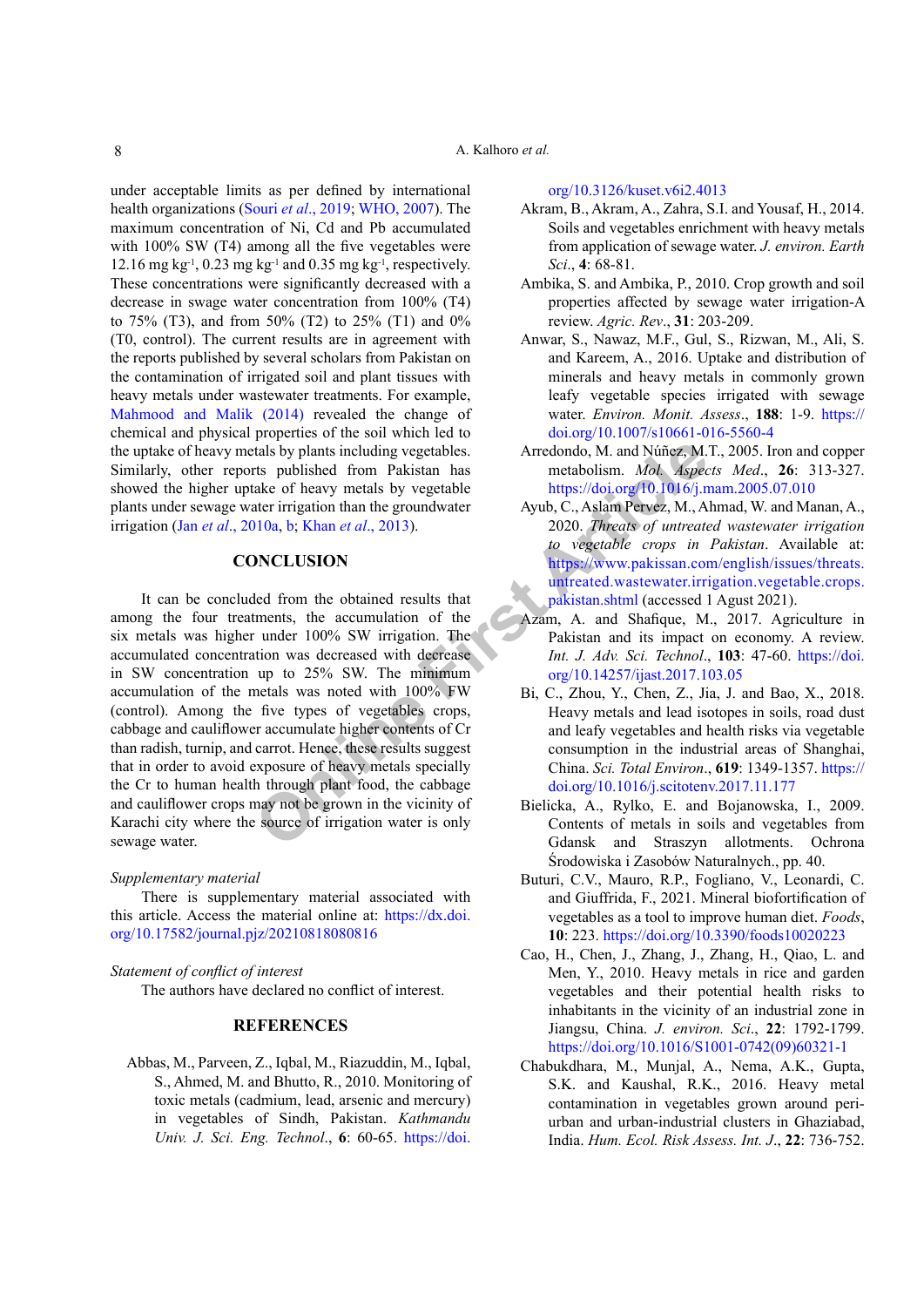<https://doi.org/10.1080/10807039.2015.1105723>

- Chandir, S., Siddiqi, D.A., Setayesh, H. and Khan, A.J., 2020. Impact of COVID-19 lockdown on routine immunisation in Karachi, Pakistan. *Lancet Glob. Hlth*., **8**: 1118-1120. [https://doi.org/10.1016/](https://doi.org/10.1016/S2214-109X(20)30290-4) [S2214-109X\(20\)30290-4](https://doi.org/10.1016/S2214-109X(20)30290-4)
- Cherfi, A., Cherfi, M., Maache-Rezzoug, Z. and Rezzoug, S.A., 2016. Risk assessment of heavy metals via consumption of vegetables collected from different supermarkets in La Rochelle, France. *Environ. Monit. Assess*., **188**: 136. [https://](https://doi.org/10.1007/s10661-016-5140-7) [doi.org/10.1007/s10661-016-5140-7](https://doi.org/10.1007/s10661-016-5140-7)
- Chiroma, T., Ebewele, R. and Hymore, F., 2014. Comparative assessment of heavy metal levels in soil, vegetables and urban grey waste water used for irrigation in Yola and Kano. *Int. Refereed J. Eng. Sci*., **3**: 01-09.
- **Onl[ine](https://doi.org/10.2166/wp.2004.0013) Controllary Scheme Article**<br> **Online Conduct Article** and the state is the two that the state is of wheat (*Fritic*) in soil and Kano. *Int. Refereed J.* varieties of wheat (*Fritic*) in soil and the manner of the Cuypers, A., Keunen, E., Bohler, S., Jozefczak, M., Opdenakker, K., Gielen, H., Vercampt, H., Bielen, A., Schellingen, K. and Vangronsveld, J., 2012. Cadmium and copper stress induce a cellular oxidative challenge leading to damage versus signalling. In: *Metal toxicity in plants: Perception, signaling and remediation.* Springer, pp. 65-90. [https://doi.org/10.1007/978-3-642-22081-4\\_4](https://doi.org/10.1007/978-3-642-22081-4_4)
- Ensink, J.H., Mahmood, T., Van der Hoek, W., Raschid-Sally, L. and Amerasinghe, F.P., 2004. A nationwide assessment of wastewater use in Pakistan: An obscure activity or a vitally important one? *Water Policy*, **6**: 197-206. https://doi.org/10.2166/ [wp.2004.0013](https://doi.org/10.2166/wp.2004.0013)
- Garnier, J., Quantin, C., Martins, E. and Becquer, T., 2006. Solid speciation and availability of chromium in ultramafic soils from Niquelândia, *Brazil. J. Geochem. Explorat*., **88**: 206-209. https:// [doi.org/10.1016/j.gexplo.2005.08.040](https://doi.org/10.1016/j.gexplo.2005.08.040)
- GOP, Ÿ., 2018. *Pakistan economic survey*. Ministry of Finance, Economic Advisory Wing, Finance Division, Islamabad, Pakistan., pp. 8-10.
- Gu, Y.-G., Lin, Q. and Gao, Y.-P., 2016. Metals in exposed-lawn soils from 18 urban parks and its human health implications in southern China's largest city, Guangzhou. *J. Cleaner Prod*., **115**: 122- 129. <https://doi.org/10.1016/j.jclepro.2015.12.031>
- Hamilton, A.J., Stagnitti, F., Xiong, X., Kreidl, S.L., Benke, K.K. and Maher, P., 2007. Wastewater irrigation: The state of play. *Vadose Zone J*., **6**: 823- 840. <https://doi.org/10.2136/vzj2007.0026>
- Hu, B., Jia, X., Hu, J., Xu, D., Xia, F. and Li, Y., 2017. Assessment of heavy metal pollution and health risks in the soil-plant-human system in the Yangtze River Delta, China. *Int. J. Environ. Res. Publ. Hlth*.,

**14**: 1042. <https://doi.org/10.3390/ijerph14091042>

- Huang, Z., Pan, X.D., Wu, P.G., Han, J.L. and Chen, Q., 2014. Heavy metals in vegetables and the health risk to population in Zhejiang, China. *Fd. Contr*., **36**: 248-252. [https://doi.org/10.1016/j.](https://doi.org/10.1016/j.foodcont.2013.08.036) [foodcont.2013.08.036](https://doi.org/10.1016/j.foodcont.2013.08.036)
- Islam, M.S., Ahmed, M.K., Habibullah-Al-Mamun, M. and Raknuzzaman, M., 2015. The concentration, source and potential human health risk of heavy metals in the commonly consumed foods in Bangladesh. *Ecotoxicol. Environ. Saf*., **122**: 462- 469.<https://doi.org/10.1016/j.ecoenv.2015.09.022>
- Jamali, M.K., Kazi, T.G., Arain, M.B., Afridi, H.I., Jalbani, N., Kandhro, G.A., Shah, A.Q. and Baig, J.A., 2009. Heavy metal accumulation in different varieties of wheat (*Triticum aestivum* L.) grown in soil amended with domestic sewage sludge. *J. Hazard. Mater*., **164**: 1386-1391. [https://doi.](https://doi.org/10.1016/j.jhazmat.2008.09.056) [org/10.1016/j.jhazmat.2008.09.056](https://doi.org/10.1016/j.jhazmat.2008.09.056)
- Jan, F.A., Ishaq, M., Ihsanullah, I. and Asim, S., 2010a. Multivariate statistical analysis of heavy metals pollution in industrial area and its comparison with relatively less polluted area: A case study from the City of Peshawar and district Dir Lower. *J. Hazard. Mater*., **176**: 609-616. [https://doi.org/10.1016/j.](https://doi.org/10.1016/j.jhazmat.2009.11.073) jhazmat.2009.11.073
- Jan, F.A., Ishaq, M., Khan, S., Ihsanullah, I., Ahmad, I. and Shakirullah, M., 2010b. A comparative study of human health risks via consumption of food crops grown on wastewater irrigated soil (Peshawar) and relatively clean water irrigated soil (lower Dir). *J. Hazard. Mater*., **179**: 612-621. [https://doi.](https://doi.org/10.1016/j.jhazmat.2010.03.047) [org/10.1016/j.jhazmat.2010.03.047](https://doi.org/10.1016/j.jhazmat.2010.03.047)
- Jie, Y., Zhen-shun, H. and Yu-feng, G., 2009. Yielding characteristics of natural soft Lianyungang clay. *J. Southeast Univ. (Nat. Sci. Ed.)*, **39**: 1059-1064.
- Kachenko, A.G. and Singh, B., 2006. Heavy metals contamination in vegetables grown in urban and metal smelter contaminated sites in Australia. *Water, Air, Soil Pollut*., **169**: 101-123. [https://doi.](https://doi.org/10.1007/s11270-006-2027-1) [org/10.1007/s11270-006-2027-1](https://doi.org/10.1007/s11270-006-2027-1)
- Karami, N., Clemente, R., Moreno-Jiménez, E., Lepp, N.W. and Beesley, L., 2011. Efficiency of green waste compost and biochar soil amendments for reducing lead and copper mobility and uptake to ryegrass. *J. Hazard. Mater*., **191**: 41-48. [https://doi.](https://doi.org/10.1016/j.jhazmat.2011.04.025) [org/10.1016/j.jhazmat.2011.04.025](https://doi.org/10.1016/j.jhazmat.2011.04.025)
- Kaur, R., Wani, S., Singh, A. and Lal, K., 2012. Wastewater production, treatment and use in India, National Report presented at the 2nd regional workshop on safe use of wastewater in agriculture, available at: [http://www.ais.unwater.](http://www.ais.unwater.org/ais/pluginfile.php/356/mod_page/content/111/CountryReport_India.pdf)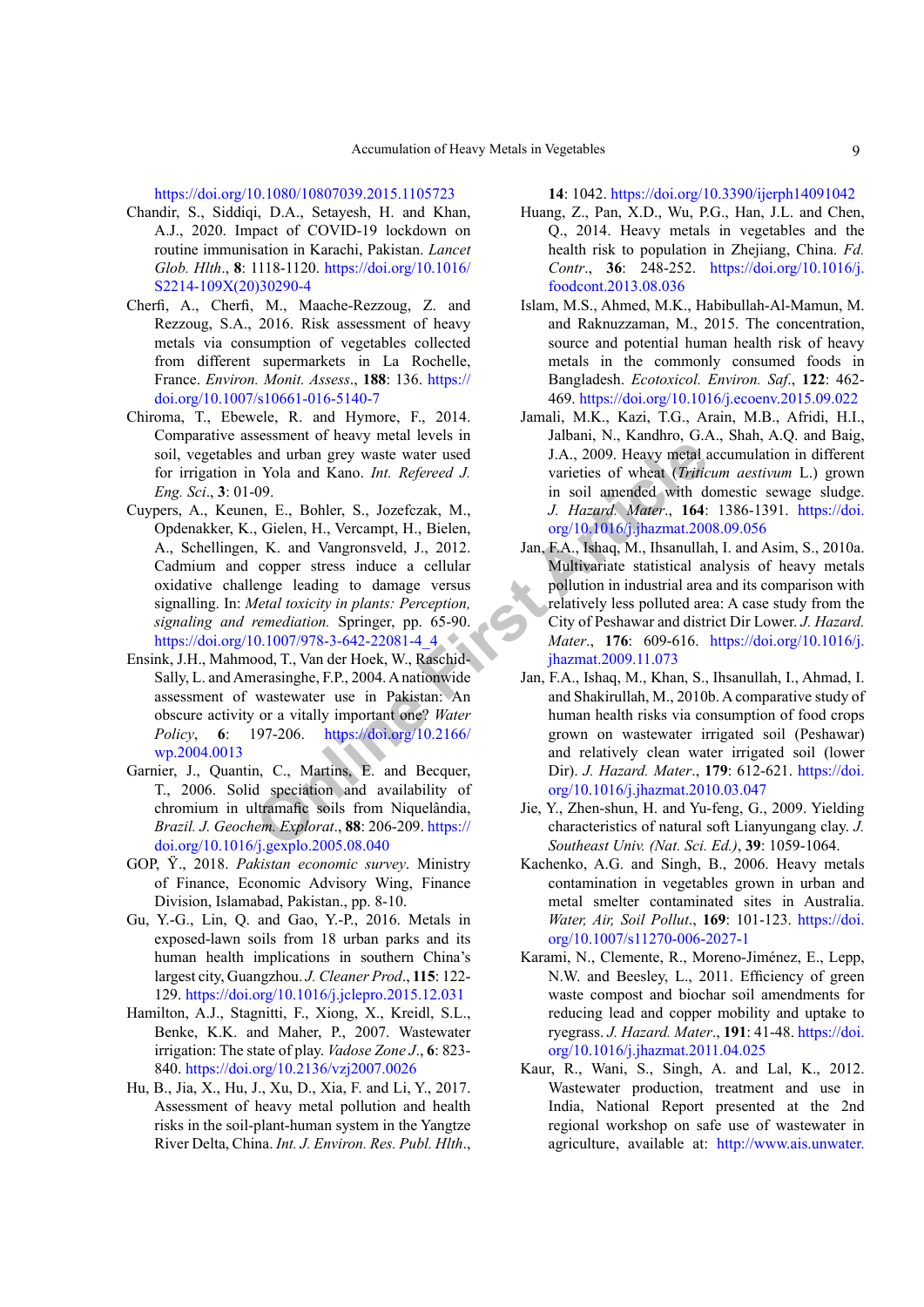[org/ais/pluginfile.php/356/mod\\_page/content](http://www.ais.unwater.org/ais/pluginfile.php/356/mod_page/content/111/CountryReport_India.pdf)/111/ [CountryReport\\_India.pdf.](http://www.ais.unwater.org/ais/pluginfile.php/356/mod_page/content/111/CountryReport_India.pdf)

- Khan, H., Chaudhry, K., Ashraf, I., Usman, M., Ejaz, R. and Khadim, M., 2020. An investigation of the problems faced by vegetable growers regarding post-harvest practices in district Faisalabad. *Biol. Clin. Sci. Res. J*., **2020**: 15-15. [https://doi.](https://doi.org/10.54112/bcsrj.v2020i1.15) [org/10.54112/bcsrj.v2020i1.15](https://doi.org/10.54112/bcsrj.v2020i1.15)
- Khan, K., Azhar Naeem, A. and Awan, Z., 2017. *Accumulation and translocation of heavy metals From soils to vegetables by sewage effluent application in territory of Rawalpindi*. 15th International Conference on Environmental Science and Technology Rhodes, Greece.
- Khan, K., Lu, Y., Khan, H., Ishtiaq, M., Khan, S., Waqas, M., Wei, L. and Wang, T., 2013. Heavy metals in agricultural soils and crops and their health risks in Swat District, northern Pakistan. *Fd. Chem. Toxicol*., **58**: 449-458. https://doi.org/10.1016/j. [fct.2013.05.014](https://doi.org/10.1016/j.fct.2013.05.014)
- **Example 10.339** (**Al[t](https://doi.org/10.3390/su6107433)age**, **[A](https://doi.org/10.3390/su6107433)ltage**, **Altage**, **Altage, M., Khan, S., Waqas,**  $\frac{1}{2}$ <br> **Surface of the Bal[lin](https://doi.org/10.1007/s00128-013-1142-0)ian Calling Controller (<b>Altagelision**) and their health risks (**On**, **H.P.**, Su, Q., **Khu, S.T.** and are part Khan, S., Rehman, S., Khan, A.Z., Khan, M.A. and Shah, M.T., 2010. Soil and vegetables enrichment with heavy metals from geological sources in Gilgit, northern Pakistan. *Ecotoxicol. environ. Saf*., **73**: 1820-1827. https://doi.org/10.1016/j. [ecoenv.2010.08.016](https://doi.org/10.1016/j.ecoenv.2010.08.016)
- Kumar, V. and Chopra, A., 2014. Accumulation and translocation of metals in soil and different parts of French bean (*Phaseolus vulgaris* L.) amended with sewage sludge. *Bull. environ. Contamin. Toxicol*., **92**: 103-108. https://doi.org/10.1007/s00128-013- [1142-0](https://doi.org/10.1007/s00128-013-1142-0)
- Leitzmann, C., 2003. Nutrition ecology: The contribution of vegetarian diets. *Am. J. clin. Nutr*., **78**: 657S-659S. https://doi.org/10.1093/ [ajcn/78.3.657S](https://doi.org/10.1093/ajcn/78.3.657S)
- Lui, W.-X., Li, H.-H., Li, S. and Wang, Y.-W., 2006. Heavy metal accumulation of edible vegetables cultivated in agricultural soil in the suburb of Zhengzhou City, People's Republic of China. *Bull. environ. Contamin. Toxicol*., **76**: 163-170. [https://](https://doi.org/10.1007/s00128-005-0903-9) [doi.org/10.1007/s00128-005-0903-9](https://doi.org/10.1007/s00128-005-0903-9)
- Mahmood, A. and Malik, R.N., 2014. Human health risk assessment of heavy metals via consumption of contaminated vegetables collected from different irrigation sources in Lahore, Pakistan. *Arab. J. Chem*., **7**: 91-99. [https://doi.org/10.1016/j.](https://doi.org/10.1016/j.arabjc.2013.07.002) [arabjc.2013.07.002](https://doi.org/10.1016/j.arabjc.2013.07.002)
- Marshall, F., Sharma, R., Agrawal, M., Bhupal, D., Ghose, C. and Agarwal, R., 2006. *Waste water irrigation and heavy metal contamination in Peri-Urban India*. Geophysical Research Abstracts.
- Paltseva, A., Cheng, Z., Deeb, M., Groffman, P.M., Shaw, R.K. and Maddaloni, M., 2018. Accumulation of arsenic and lead in garden-grown vegetables: Factors and mitigation strategies. *Sci. Total Environ*., **640**: 273-283. [https://doi.org/10.1016/j.](https://doi.org/10.1016/j.scitotenv.2018.05.296) [scitotenv.2018.05.296](https://doi.org/10.1016/j.scitotenv.2018.05.296)
- Patra, N., Kumar, B., Shukla, K., Ram, P. and Srivastava, H., 2002. Problems and issues of Agrotechnology transfer in menthol mint: A case study with variety Kosi. *Proc. Aromat. Pl*., CIMAP 440443.
- Proshad, R., Kormoker, T., Islam, M.S. and Chandra, K., 2020. Potential health risk of heavy metals via consumption of rice and vegetables grown in the industrial areas of Bangladesh. *Hum. Ecol. Risk Assess. Int. J*., **26**: 921-943. [https://doi.org/10.108](https://doi.org/10.1080/10807039.2018.1546114) 0/10807039.2018.1546114
- Qin, H.P., Su, Q., Khu, S.T. and Tang, N., 2014. Water quality changes during rapid urbanization in the Shenzhen River catchment: An integrated view of socio-economic and infrastructure development. *Sustainability*, **6**: 7433-7451. [https://doi.](https://doi.org/10.3390/su6107433) org/10.3390/su6107433
- Rattan, R., Datta, S., Chhonkar, P., Suribabu, K. and Singh, A., 2005. Long-term impact of irrigation with sewage effluents on heavy metal content in soils, crops and groundwater a case study. *Agric. Ecosyst. Environ*., **109**: 310-322. [https://doi.](https://doi.org/10.1016/j.agee.2005.02.025) org/10.1016/j.agee.2005.02.025
- Rehman, K., Fatima, F., Waheed, I. and Akash, M.S.H., 2018. Prevalence of exposure of heavy metals and their impact on health consequences. *J. Cell. Biochem*., **119**: 157-184. [https://doi.org/10.1002/](https://doi.org/10.1002/jcb.26234) jcb.26234
- Sanaei, F., Amin, M.M., Alavijeh, Z.P., Esfahani, R.A., Sadeghi, M., Bandarrig, N.S., Fatehizadeh, A., Taheri, E. and Rezakazemi, M., 2021. Health risk assessment of potentially toxic elements intake via food crops consumption: Monte Carlo simulationbased probabilistic and heavy metal pollution index. *Environ. Sci. Pollut. Res*., **28**: 1479-1490. <https://doi.org/10.1007/s11356-020-10450-7>
- Sandeep, G., Vijayalatha, K. and Anitha, T., 2019. Heavy metals and its impact in vegetable crops. *Int. J. Chem. Stud*., **7**: 1612-1621.
- Souri, M.K., Hatamian, M. and Tesfamariam, T., 2019. Plant growth stage influences heavy metal accumulation in leafy vegetables of garden cress and sweet basil. *Chem. Biol. Technol. Agric*., **6**: 1-7. <https://doi.org/10.1186/s40538-019-0170-3>
- Tapiero, H., Townsend, D.á. and Tew, K., 2003. Trace elements in human physiology and pathology. *Copper Biomed. Pharmacother*., **57**: 386-398.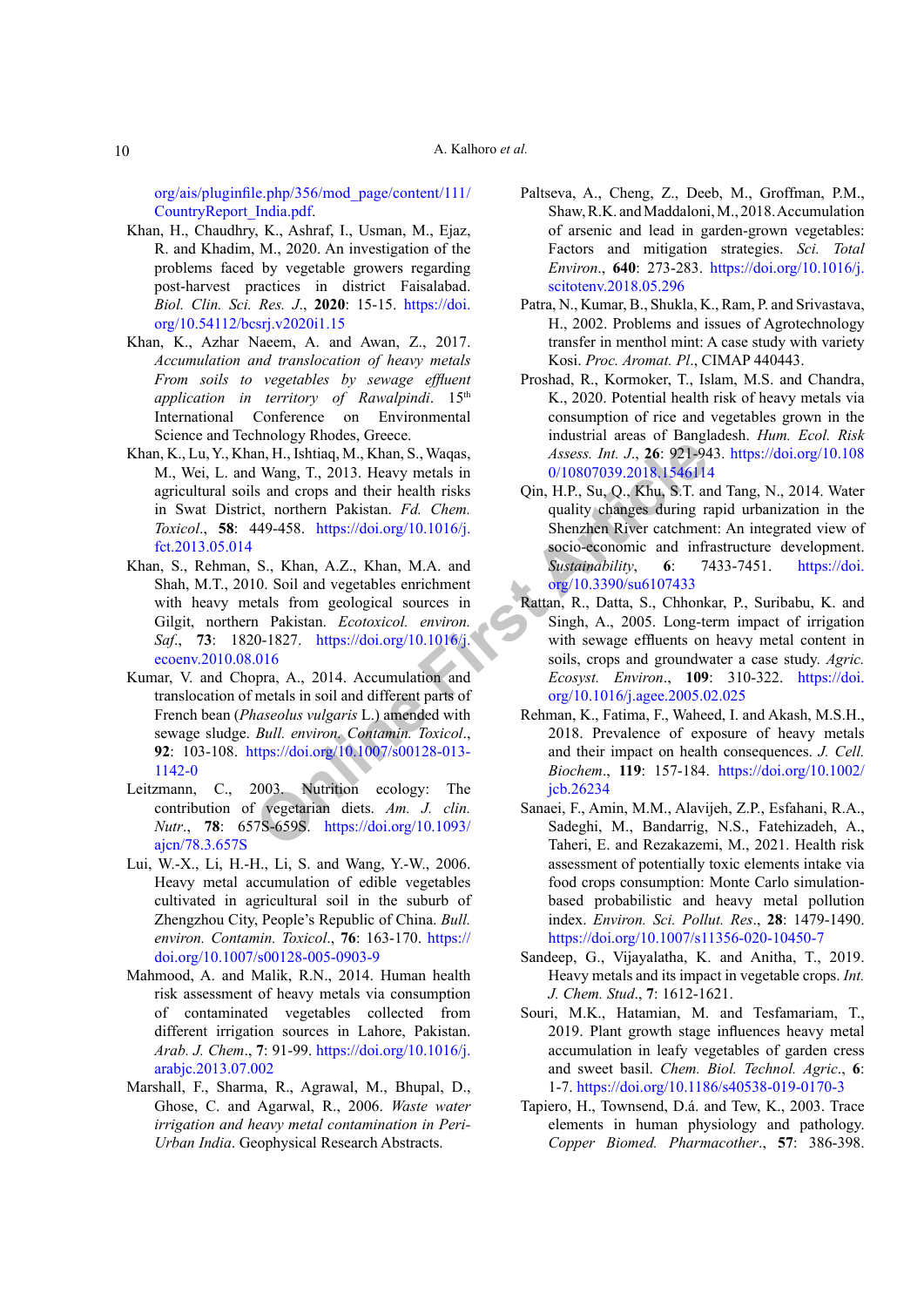[https://doi.org/10.1016/S0753-3322\(03\)00012-X](https://doi.org/10.1016/S0753-3322(03)00012-X)

- Uzma, S., Azizullah, A., Bibi, R., Nabeela, F., Muhammad, U., Ali, I., Rehman, Z.U. and Häder, D.-P., 2016. Effects of industrial wastewater on growth and biomass production in commonly grown vegetables. *Environ. Monit. Assess*., **188**: 328. <https://doi.org/10.1007/s10661-016-5338-8>
- WHO, 2007. Joint FAO/WHO Expert standards program codex Alimentarius Commission, Geneva, Switzerland.
- William, H., 2000. *Official methods of analysis of AOAC international*. AOAC official method 985.29.
- Właśniewski, S. and Hajduk, E., 2012. The accumulation of cadmium in soils and selected vegetables cultivated in the allotment gardens of Rzeszów. *Roczniki Gleboznawcze*., **63**: 55-60. https://doi. [org/10.2478/v10239-012-0013-4](https://doi.org/10.2478/v10239-012-0013-4)
- **ONLINE FIRST PROPERTY** Zakir, H., Quadir, Q. and Mollah, M., 2020. Human health risk assessment of heavy metals through the consumption of common foodstuffs collected from

two divisional cities of Bangladesh. *Exposu. Hth*., pp. 1-16. [https://doi.org/10.1007/s12403-020-](https://doi.org/10.1007/s12403-020-00380-7) [00380-7](https://doi.org/10.1007/s12403-020-00380-7)

- Zhang, M.K., Liu, Z.Y. and Wang, H., 2010. Use of single extraction methods to predict bioavailability of heavy metals in polluted soils to rice. *Commun. Soil Sci. Pl. Anal*., **41**: 820-831. [https://doi.](https://doi.org/10.1080/00103621003592341) [org/10.1080/00103621003592341](https://doi.org/10.1080/00103621003592341)
- Zhou, H., Yang, W.-T., Zhou, X., Liu, L., Gu, J.-F., Wang, W.-L., Zou, J.-L., Tian, T., Peng, P.-Q. and Liao, B.-H., 2016. Accumulation of heavy metals in vegetable species planted in contaminated soils and the health risk assessment. *Int. J. environ. Res. Publ. Hlth*., **13**: 289. [https://doi.org/10.3390/](https://doi.org/10.3390/ijerph13030289) ijerph13030289
- Zwolak, A., Sarzyńska, M., Szpyrka, E. and Stawarczyk, K., 2019. Sources of soil pollution by heavy metals and their accumulation in vegetables: A review. *Water, Air, Soil Pollut*., **230**: 1-9. [https://doi.](https://doi.org/10.1007/s11270-019-4221-y) org/10.1007/s11270-019-4221-y